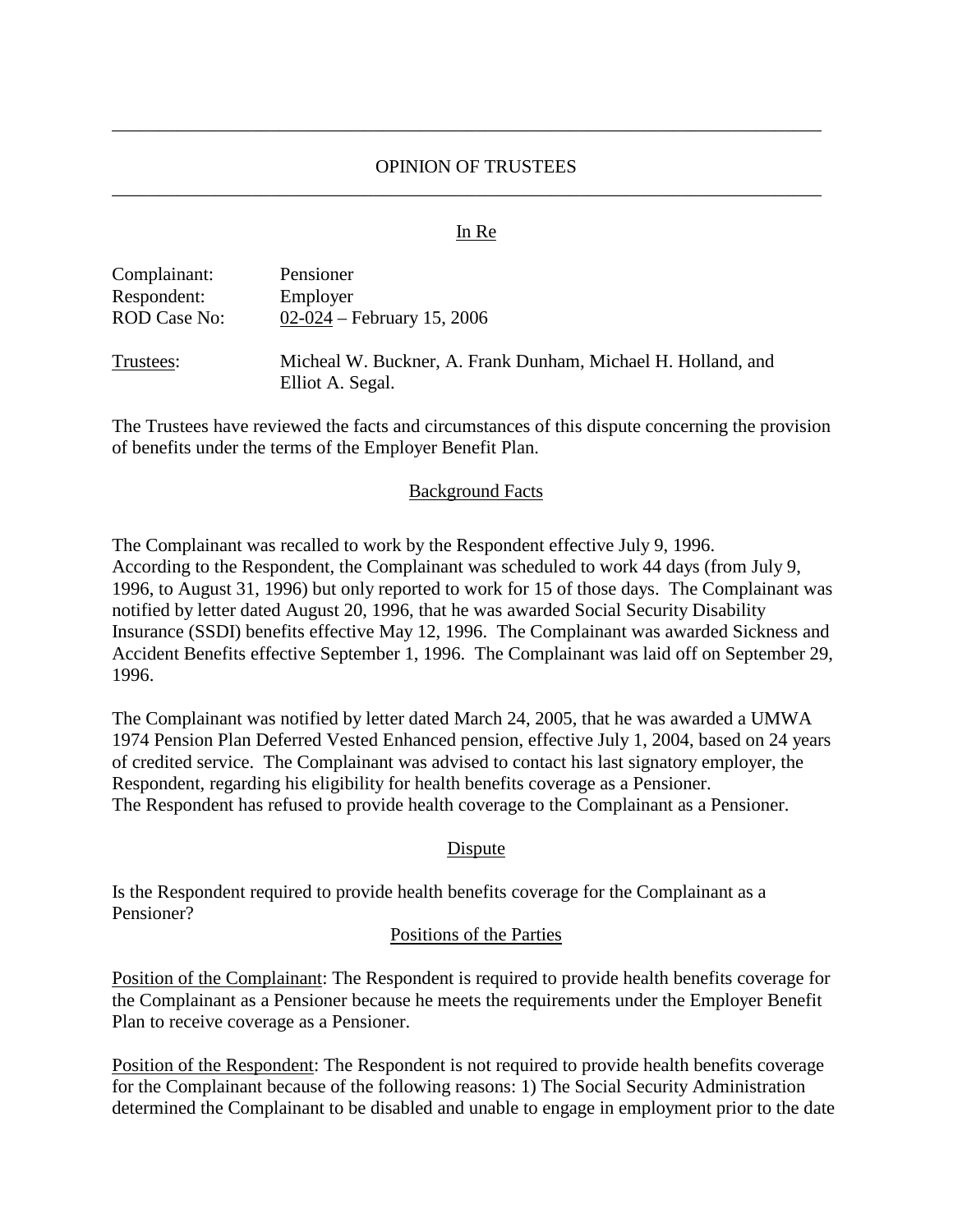Opinion of Trustees ROD Case No. 02-024 Page 2

he was recalled by the Respondent, thus, as a result the Complainant could not have performed classified work and the Respondent was not the employer who last employed the Complainant in a classified job; 2) The Complainant failed to inform the Respondent that he had applied for SSDI benefits and instead fraudulently claimed to be physically fit to perform his job, which forfeited the Complainant's right to health benefits from the Respondent; and 3) The Respondent's damages from the Complainant's breach of fiduciary duty offsets the Complainant's claim for health benefit coverage.

## Pertinent Provisions

Article XX Section (c)(3)(i) of the 2002 National Bituminous Coal Wage Agreement states in pertinent part:

> (3)(i) Each signatory Employer shall establish and maintain an Employee benefit plan to provide, implemented through an insurance carrier(s), health and other non-pension benefits for its Employees covered by this Agreement as well as pensioners, under the 1974 Pension Plan and Trust whose last signatory classified employment was with such Employer and who are not eligible to receive benefits from a plan maintained pursuant to the Coal Act. . . .

Article I (2), (4) and (5) of the 2002 Employer Benefit Plan provides:

## ARTICLE I DEFINITIONS

The following terms shall have the meanings herein set forth:

- (2) "Wage Agreement" means the National Bituminous Coal Wage Agreement of 2002, as amended from time to time and any successor agreement.
- (4) "Employee" shall mean a person working in a classified job for the Employer, eligible to receive benefits hereunder.
- (5) "Pensioner" shall mean any person who is receiving a pension, other than (i) a deferred vested pension based on less than 20 years of credited service, or (ii) a pension based in whole or in part on years of service credited under the terms of Article II G of the 1974 Pension Plan, or any corresponding paragraph of any successor thereto, under the 1974 Pension Plan (or any successor thereto), whose last classified signatory employment was with the Employer, subject to the provisions of Article II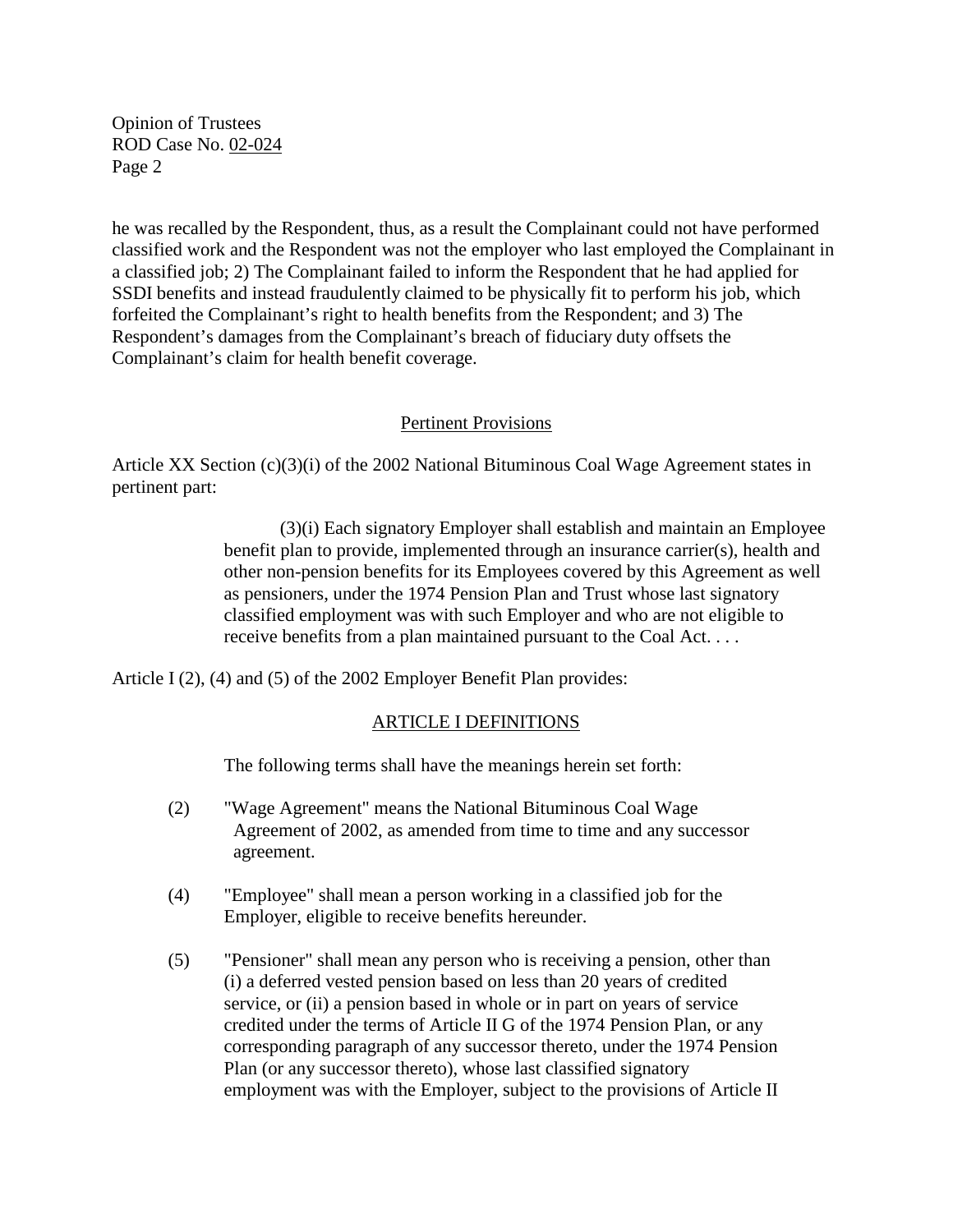Opinion of Trustees ROD Case No. 02-024 Page 3

> B of this Plan. . . . "Pensioner" shall not mean any individual entitled to benefits under section 9711 of the Internal Revenue Code of 1986, as amended by the Coal Industry Retiree Health Benefit Act of 1992.

Article II B. (1) of the 2002 Employer Benefit Plan provides:

# Article II - Eligibility

The persons eligible to receive health benefits pursuant to Article III are as follows:

B. Pensioners

Health benefits under Article III hereof shall be provided to Pensioners as follows:

- (1) Any Pensioner who is not again employed in classified signatory employment subsequent to
	- (a) such Pensioner's initial date of retirement under the 1974 Pension Plan, and
	- (b) December 31, 2001, shall be eligible for coverage as a Pensioner under, and subject to all other provisions of this Plan. Notwithstanding (i) and (ii) of the definition of Pensioner in Article I (5) of this Plan, any such Pensioner who was eligible for benefits under the 1974 Benefit Plan as a Pensioner on December 5, 1977, shall be eligible for such benefits, subject to all other provisions of this Plan.

## **Discussion**

Article  $XX(c)(3)(i)$  of the 2002 Wage Agreement requires a signatory Employer to establish and maintain an Employer Benefit Plan to provide health and other non-pension benefits for its Pensioners whose last signatory classified employment was with such Employer. Article II B. (1) of the Employer Benefit Plan establishes that an individual who is receiving a pension under the 1974 Pension Plan (with certain exemptions not relevant here) is eligible for health benefits coverage under the Employer Benefit Plan.

The Respondent is signatory to the 2002 Wage Agreement which provides under Article XX(c)(3)(i) that a signatory Employer is required to establish and maintain an Employer Benefit Plan to provide health and other non-pension benefits for its Pensioners whose last signatory classified employment was with such Employer. The Respondent employed the Complainant